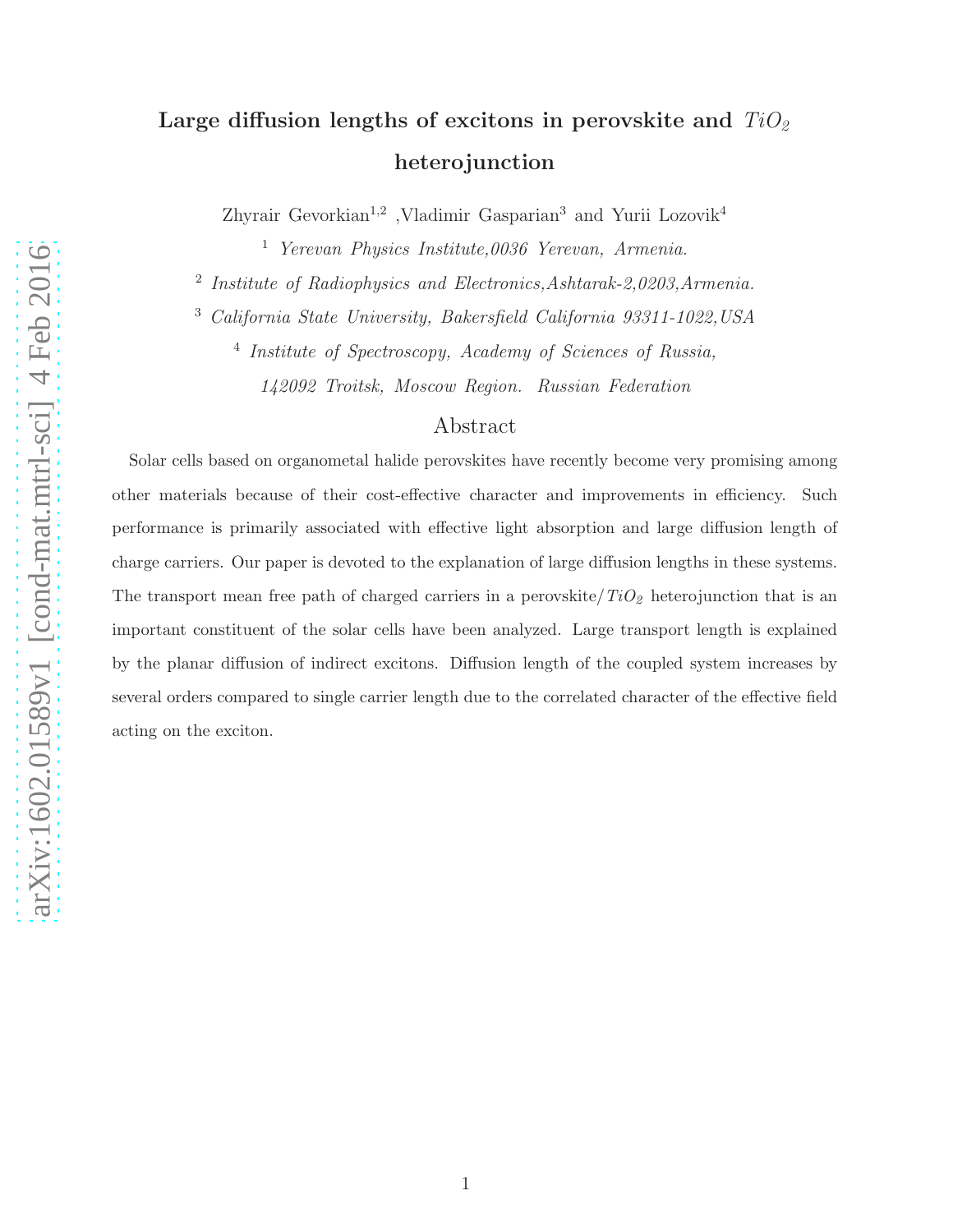#### I. INTRODUCTION

Organometal Halide Perovskite  $CH_3NH_3PbI_{3-x}Cl_x$  semiconductors have attracted great interest since their incorporation into the field of photovoltaics<sup>[1](#page-6-0)</sup>. Exceptional performance of  $> 15$  percent power conversion efficiency<sup>[2](#page-6-1)[,3](#page-6-2)</sup> is associated with the efficient light absorption and large electron-hole diffusion lengths<sup> $4,5$  $4,5$ </sup> (for a recent review see<sup>[6](#page-6-5)</sup>). However, as it was shown in Ref.<sup>[7](#page-6-6)</sup>, an ordinary excitonic picture does not explain the existence of the large electron-hole diffusion lengths in perovskite semiconductors<sup> $4-6$  $4-6$ </sup> at room temperature. The main reason is that an estimate electron-hole coupling energy  $(2meV)$ , based on electrooptical properties of a perovskite solar cell, is small compared to the room thermal energy  $(kT \sim 26meV)$  (see also<sup>[8](#page-6-7)</sup>). Thus, a thermal recombination time is very small at room temperature and it is impossible to have a standard exciton transport in a single perovskite.

In this Letter we show that the experimental observed large transport lengths in per-ovskite solar cells<sup>[4](#page-6-3)[,5](#page-6-4)</sup> that include an absorbing semiconductor as well as charge carrier transporting layers can be explained by involving the spatially indirect excitons (a coupled system of electron and hole that are trapped in different parallel planes, separated by some distance (see Fig.1)). Note, that although the binding energy of the indirect exciton in the single perovskite semiconductor is even smaller than the ordinary exciton's binding energy, however, it can be significantly larger for the geometry depicted in Fig. 1. Indeed, if electron (hole) and hole (electron) get close to each other in space and at the same time belong to different layers, then significantly small static dielectric permittivity of the  $TiO<sub>2</sub>$  transporting layer  $(\epsilon \sim 4)$  and its thickness ( $\sim 10nm$ ) seems to be crucially important components for the formation of the indirect excitons. In this plausible scenario, the separation of electrons and holes in the direction perpendicular to the interface perovskite  $TiO<sub>2</sub>$  heterojunction (the growth direction) reduces the wave function overlap, resulting in an increased exitons' lifetime. We will come back to this point later in more detail.

The realization of cold exciton gas in separated layers was proposed by one of the authors (Lozovik) with Yudson in Ref.<sup>[9](#page-7-0)</sup>. The indirect exciton model exhibits some similarities to a persistent current and the quasi-Josephson phenomena. Because of this, it is not surprising that during the past two to three decades many theoretical and experimental papers where devoted to systems with indirect excitons (for a recent review see, e.g., Ref.<sup>[10](#page-7-1)</sup> and references therein). However, most of these systems were considered only at low helium temperatures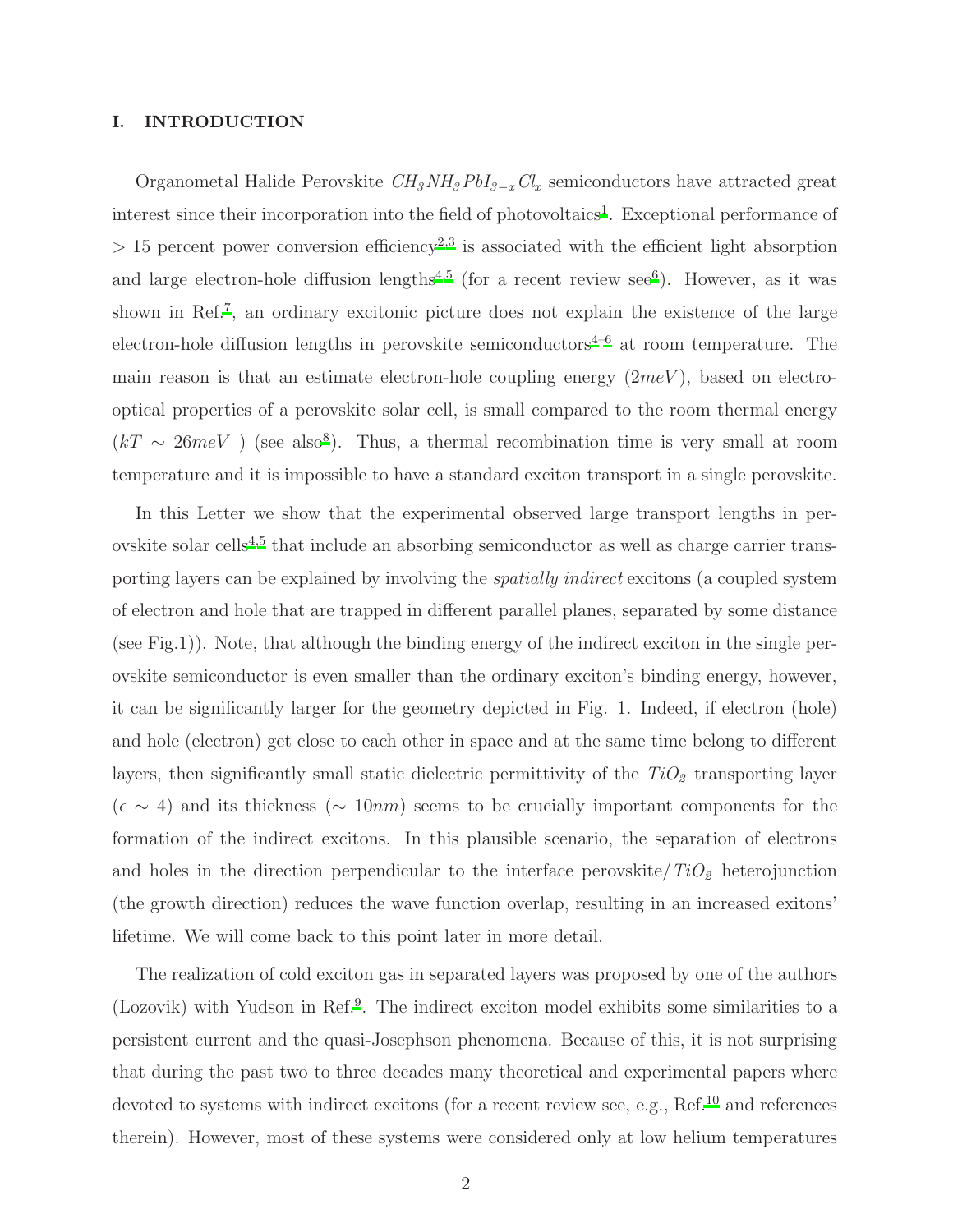(see, however  $Ref.<sup>11</sup>$  $Ref.<sup>11</sup>$  $Ref.<sup>11</sup>$ ).

### II. RESULTS



FIG. 1. Formation of indirect exciton from transport layer electron and perovskite hole.

Following Refs.<sup>[9](#page-7-0)[,12](#page-7-3)</sup>, the Hamiltonian of an electron-hole pair in a perovskite/ $TiO<sub>2</sub>$  heterojunction structure, presented in Fig. 1, can be recast into two-dimensional indirect exciton system, where electrons and holes are confined to different quantum wells and moved only parallel to the interface. This indirect exiton system can be described by the Hamiltonian

<span id="page-2-0"></span>
$$
\hat{H} = -\frac{\hbar^2}{2m_e}\nabla_{\mathbf{r}_e}^2 - \frac{\hbar^2}{2m_h}\nabla_{\mathbf{r}_h}^2 - \frac{e^2}{\varepsilon\sqrt{d^2 + (\mathbf{r}_e - \mathbf{r}_h)^2}} + \alpha_e V(\mathbf{r}_e) - \alpha_h V(\mathbf{r}_h),\tag{1}
$$

where  $\mathbf{r_{e}}$  and  $\mathbf{r_{h}}$  are two dimensional radius vectors of electron and hole, respectively.  $m_{e}$ and  $m_h$  are their effective masses ,  $d$  is the distance between electron and hole quantum wells,  $\varepsilon$  is the static effective dielectric permittivity of the system and  $V(\vec{r}_e)$   $(V(\vec{r}_h))$  is the random field of impurities seen by an electron (hole) along its movement path.  $\alpha_e$  and  $\alpha_h$ are constants that depend upon the band structure, impurity concentration and etc. It is worth noticing that although the Hamiltonian [\(1\)](#page-2-0) does not contain any term describing the perovskite/ $TiO<sub>2</sub>$  interface, its existence is implied. As it follows from the energy diagram (see, for example Ref.<sup>[13](#page-7-4)</sup>) the electron transporting layer  $TiO_2$  at the same time plays a role of barrier for holes due to the large difference between valence band energy values in perovskite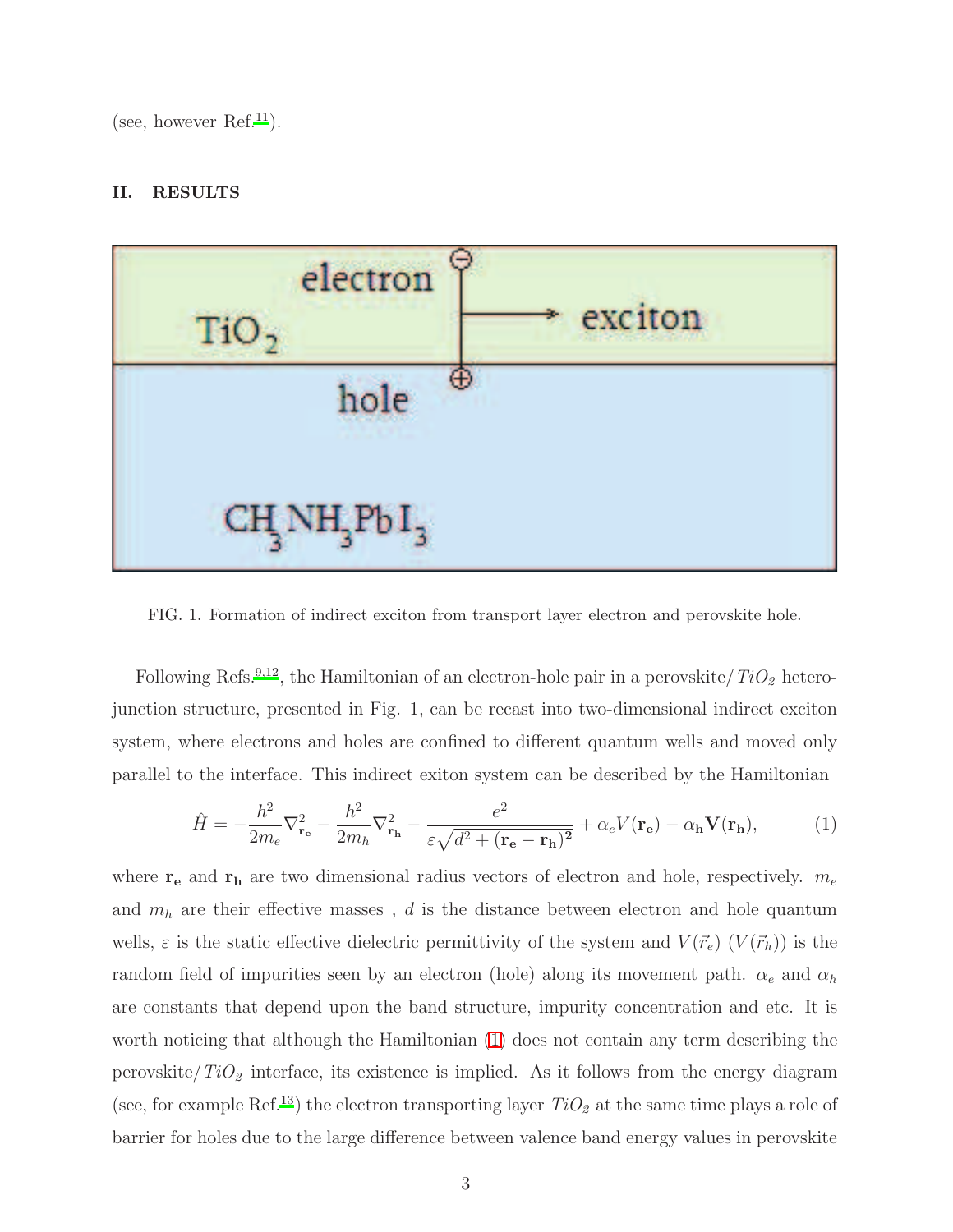and in  $TiO_2$ . This barrier hampers the penetration of the holes into  $TiO_2$  forming a spatial separation of electrons and holes. According to this scenario, the electrons will remain in  $TiO<sub>2</sub>$  and holes in perovskite creating the indirect exiton states in two coupled quantum wells. The electron-hole pair moves parallel to the interface in these wells.

One of the main characteristic features of the perovskite semiconductors used in solar cell elements is that the mentioned impurities  $V(\vec{r}_e)$  and  $V(\vec{r}_h)$  are point-like potentials. They create shallow states either at the bottom (top of the valence band) or at the top (bottom of the conduction band) of the band  $\text{gap}^{14,15}$  $\text{gap}^{14,15}$  $\text{gap}^{14,15}$  $\text{gap}^{14,15}$ . Following this observation the field of impurities in the Hamiltonian [\(1\)](#page-2-0) can be modeled as a Gaussian distributed  $\delta$ -correlated random function

$$
\langle V(\mathbf{r})\mathbf{V}(\mathbf{r}) \rangle = \mathbf{g}\delta(\mathbf{r} - \mathbf{r}).\tag{2}
$$

As was previously mentioned, formation of the exciton within a single perovskite film at room temperatures is impossible because of the large value of the static dielectric permittivity (∼70) and corresponding small value of exciton binding energy (compared to  $kT \sim 26meV$ ).

However, the formation of spatially indirect excitons is a feasible approach in the perovskite/ $TiO<sub>2</sub>$  heterostructure, depicted in Fig. 1. The transporting layer  $TiO<sub>2</sub>$  that is necessary in solar cells can serve simultaneously as a reservoir of electrons and as an opaque barrier for holes. The bulk perovskite provides holes at the contact interface (see Fig.1), forming bounded couples with the electrons in  $TiO<sub>2</sub>$ . The latter has a relatively low static dielectric constant ( $\sim 3 - 6$ ) (see Ref.<sup>[16](#page-7-7)</sup>) and an estimated effective electron's mass equal to 10 of free electron masses (see, for example Ref.<sup>[17](#page-7-8)</sup>). Due to the separation between electron and hole layers (typically 10nm) the average transport time of a bounded couple is at least 2, 000 times longer than the single charge carrier transport time. The latter leads to the large electron-hole diffusion lengths (see below for the details). This implies that one deals eventually with an indirect exciton.

It is convenient in Eq. [\(1\)](#page-2-0) to use relative and center of mass coordinates instead of electron and hole coordinates:  $\mathbf{r} = \mathbf{r_e} - \mathbf{r_h}$ ,  $\mathbf{R} = (\mathbf{r_e}m_e + \mathbf{r_h}m_h)/(m_e + m_h)$ . As a result the center of mass moves in an effectively random field with a correlation function that is determined by the relative motion wave function, as is shown in Ref.<sup>[18](#page-7-9)</sup>.

The correlation function for the indirect exciton in the two dimensional case has a form<sup>[19](#page-7-10)</sup>

<span id="page-3-0"></span>
$$
B(R) = \frac{\alpha_h^2 g}{2\pi^3 \rho^2} \exp\left(-\frac{R^2}{\rho^2}\right),\tag{3}
$$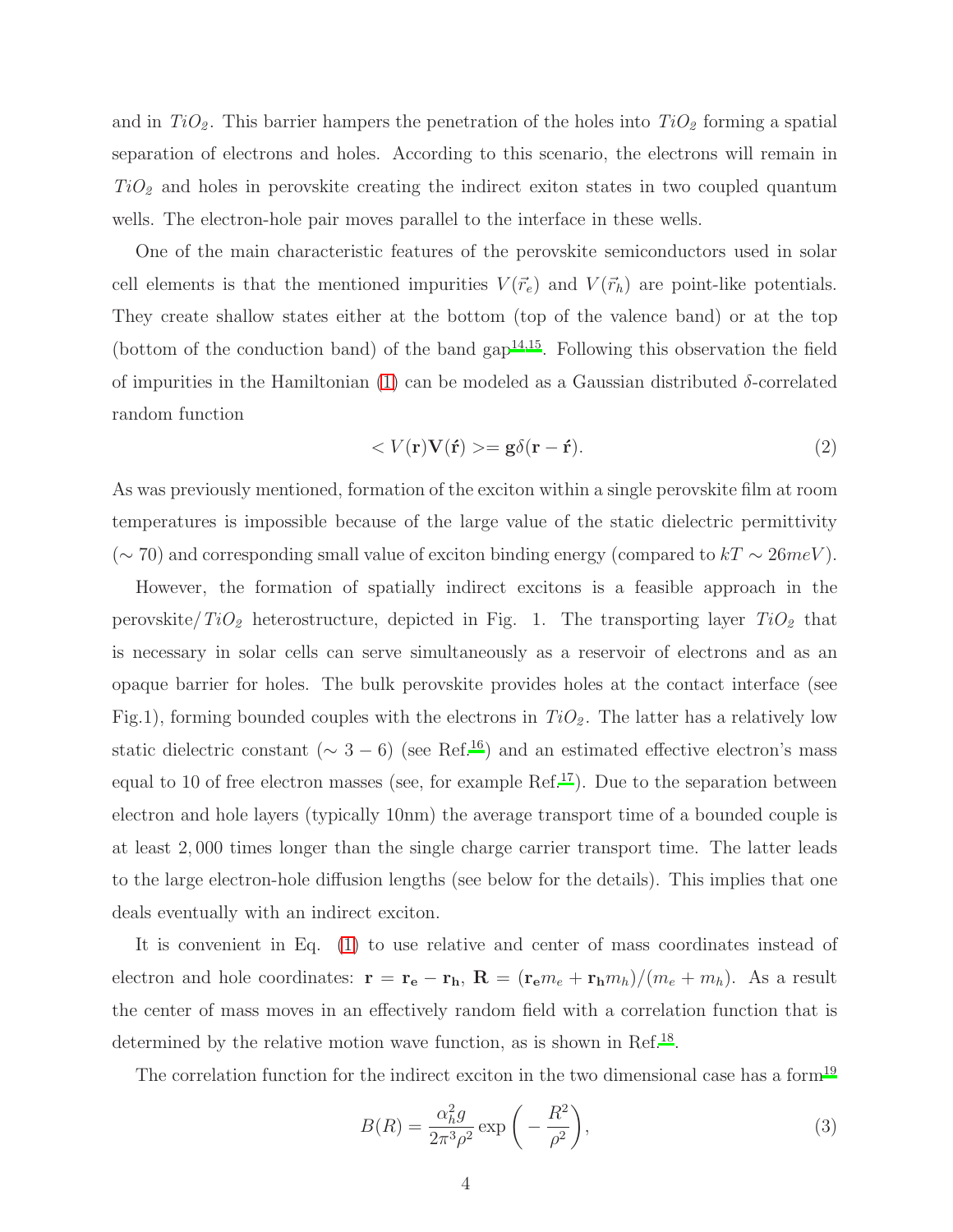where  $\rho(d) = (8a)^{1/4}d^{3/4}$  is the radius of the indirect exciton and  $a = \varepsilon \hbar^2/4\mu e^2$  is the two dimensional excitonic Bohr radius at  $d \to 0$ . The reduced mass  $\mu$  of an electron and a hole system approximately equals to  $m_h$ , provided that  $m_e \gg m_h$  and assuming that  $\alpha_e \approx 0$ , i.e. there are no defects in  $TiO_2$ . Note that the correlation radius of the effective field acting on the exciton is proportional to the electron and hole motion planes distance, which is essentially larger than the Bohr radius. The next step, using the explicit form of the correlation function [\(3\)](#page-3-0), is to estimate the transport time of an indirect exciton in the perovskite/ $TiO<sub>2</sub>$  heterostructure. We recall that the transport time of a particle moving in a correlated random field can be determined by (see, for example  $\text{Ref.}^{20}$  $\text{Ref.}^{20}$  $\text{Ref.}^{20}$ ).

<span id="page-4-1"></span>
$$
\frac{1}{\tau} = 2\pi\nu < B(\theta)(1 - \cos\theta) > \tag{4}
$$

where  $\langle \dots \rangle$  means averaging over the scattering angles.  $B(\theta)$  is the Fourier transform of correlation function at the transferred momentum and  $\nu$  is the density of states that in the weak scattering regime and in the two dimensional case will become particle and energy independent, i.e.  $\nu = m/2\pi\hbar^2$ .

Calculating explicitly the Fourier transform of the correlation function  $B(R)$ , Eq. [\(3\)](#page-3-0), we find

<span id="page-4-0"></span>
$$
B(\theta) = \frac{\alpha_h^2 g}{16\pi^4} \exp\left[-\frac{p^2 \rho^2 (1 - \cos \theta)}{8\hbar^2}\right],\tag{5}
$$

where  $p$  is the particle momentum. Substituting Eq. [\(5\)](#page-4-0) into Eq. [\(4\)](#page-4-1) and taking the integral over the angle for the transport time in the limit  $p\rho/\hbar >> 1$ , one gets

<span id="page-4-2"></span>
$$
\tau \sim \frac{1}{\nu} \left(\frac{p\rho}{\hbar}\right)^3. \tag{6}
$$

This is our main result. Despite that this is only an approximate expression, it correctly predicts a tendency for an increasing transport time and the diffusion lengths in perovskite/ $TiO<sub>2</sub>$  systems. Indeed, as seen from Eq. [\(6\)](#page-4-2), the time of the coupled exciton compared to a single particle's transport time  $(\tau_0 \sim 1/\nu)$  is proportional to the large parameter  $(p\rho/\hbar)^3$ . Taking into account that the radius of the indirect exciton  $\rho \sim d^{3/4}$ , one obtains that the transport time is  $\tau \sim d^{9/4}$  and thus strongly depends on  $TiO_2$  film d thickness. The latter plays a role of distance between the electron and hole quantum wells in a spatially indirect exciton scenario. The large factor  $(p\rho/\hbar)^3$  will be shown to lead to: (i) a corresponding gain in exciton transport mean free path, which in the single particle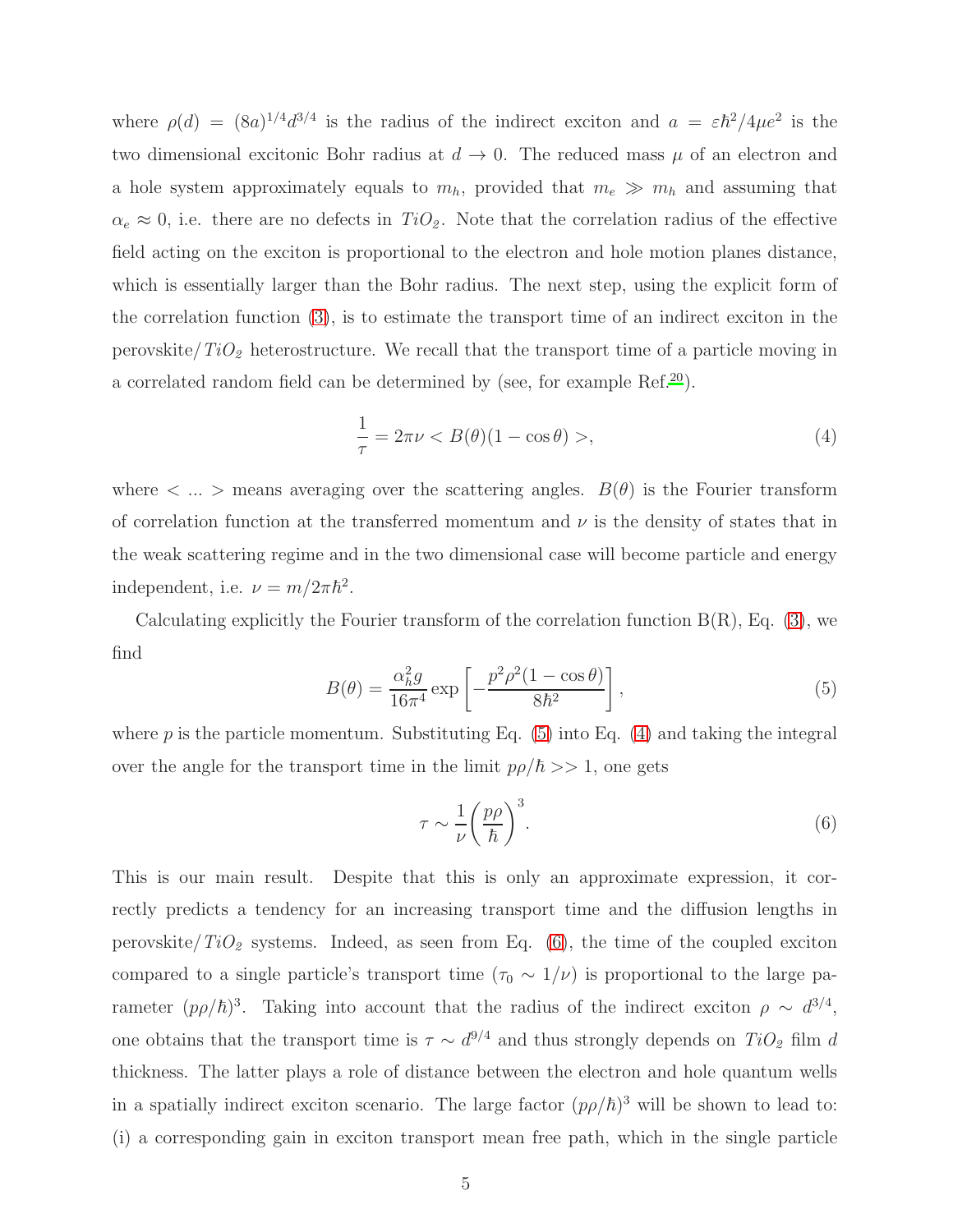and point-like scatterer case could be estimated to be of the order of the average distance between scatterers, (ii) and a large diffusion length in perovskite solar cell systems<sup>[5](#page-6-4)[,21](#page-7-12)</sup>.

Let us now estimate the gain factor taking into account more realistic parameters, based on Refs.<sup>[5](#page-6-4)[,21](#page-7-12)</sup>. The exciton momentum p is estimated as  $p = \sqrt{2m_e kT}$ ,  $m_e \approx 10m_0$  and  $p \sim 2.7 \times 10^{-25} \text{kgms}^{-1}$ . The indirect exciton radius  $\rho = (8ad^3)^{1/4}$  can be obtained taking  $a = \varepsilon \hbar^2/4\mu e^2 = a_B \varepsilon m_0/4\mu$ , where  $a_B = 0.05nm$  is the Bohr radius and the reduced mass  $\mu \approx m_h \approx m_0$ . Assuming  $\varepsilon \sim 4$  and  $d \approx 10nm$ , one has  $a \approx a_B$  and for a lower bound of the two dimensional exciton radius  $\rho$  about 5nm. However,  $\rho$  will increase if the effective hole mass will be lighter than  $m_0$  (see Ref.<sup>[8](#page-6-7)</sup>). Using the above mentioned numbers one obtains  $(p\rho/\hbar)^3 \sim 2000$ . For  $\varepsilon \sim 4$  and  $d \approx 10nm$  we have for the indirect exciton binding energy  $\sim e^2/\varepsilon d \sim 40meV$ . This energy is larger than  $kT \sim 26meV$  and manifests itself such that at room temperature indirect excitons can be treated as metastable particles.

Finally, the same factor  $(p\rho/\hbar)^3$  will lead to the corresponding increase in exciton's two dimensional diffusion coefficient  $D = v^2 \tau/2$  and hence affects the indirect exciton diffusion length  $L_D = \sqrt{Dt}$ . Let us estimate the latter for a characteristic carrier recombination time  $t = \ln s$  (see Ref.<sup>[22](#page-7-13)</sup>). The transport mean free path  $l = v\tau$  can be estimated as  $l = l_0 (p\rho/\hbar)^3$  $(l_0 = n^{-1/3}$  is the average distance between two dimensional point-like scatterers and n is the bulk concentration of impurities). Velocity is estimated as  $v = \sqrt{2E/m}$ , where kinetic energy  $E \approx kT = 26meV$  and  $m \approx 10m_0$  is the effective mass of the exciton that is determined mainly by the effective electron mass in  $TiO<sub>2</sub>$ . Assuming a typical value for impurity concentration  $n = 10^{19} cm^{-3}$  (see for example, Ref[.](#page-6-7)<sup>8</sup>) for the exciton diffusion length we finally obtain  $L_D \approx 10 \mu m$ . One can obtain even larger diffusion lengths by considering longer recombination times (see Ref.<sup>[22](#page-7-13)</sup>) or lower impurity concentrations as can happen in single perovskite crystals<sup>[23](#page-7-14)[,24](#page-7-15)</sup>. Furthermore, the exciton-induced factor  $(p\rho/\hbar)^3$ in transport time correspondingly will lead to increase of the charge carriers' mobilities, experimentally found in Ref.[25](#page-7-16). Note that the two dimensional transport as a key of solar cell high performance was mentioned also in the recent paper<sup>[26](#page-7-17)</sup>. Here we consider the formation of the indirect exciton between an electron from transporting layer  $(T_iO_2)$  and a hole from perovskite. In an analogous manner one can consider the indirect exciton formed by the electron from perovskite and the hole from the transporting layer. Note, that the carrier diffusion lengths for perovskite without transporting layers are essentially small<sup>[27](#page-8-0)</sup>, at least by factor  $10^3$ .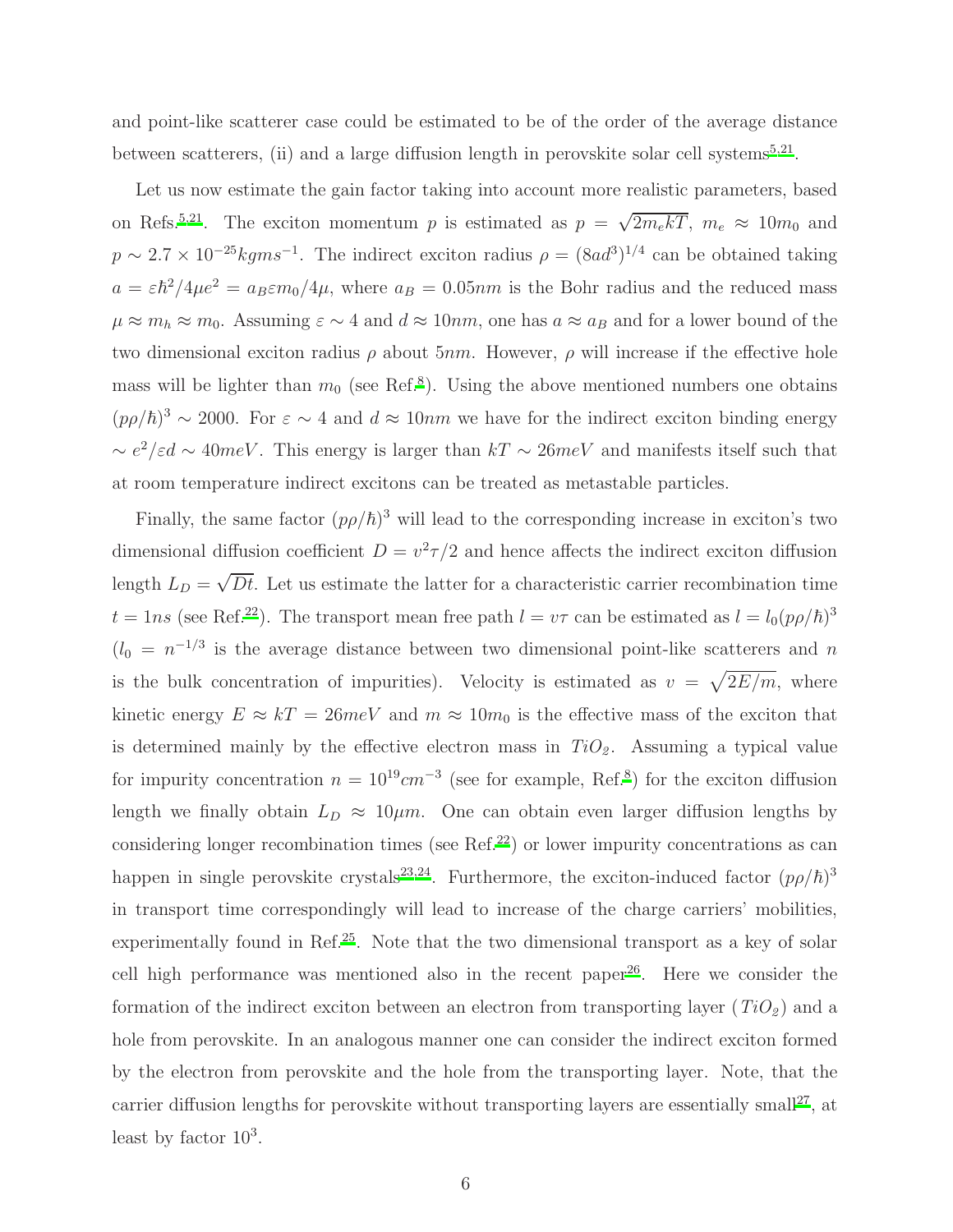In summary, we have analyzed the transport mean free path and experimentally observed large diffusion length of charged carriers in perovskite/ $TiO<sub>2</sub>$  heterojunctions. It has been argued that a non-trivial large diffusion lengths of charge carriers in perovskite/ $TiO<sub>2</sub>$ system can be explained by involving the spatially indirect excitons (a coupled system of electron and hole that are trapped in different parallel planes, separated by some distance (see Fig.1)). The indirect excitons can be treated as metastable particles because their binding energy ( $\sim 40meV$ ) is larger than thermal energy (kT  $\sim 26meV$ ). We have provided an analytical expression for the transport time, Eq. [\(6\)](#page-4-2), that correctly predicts a tendency for an increasing transport time and the diffusion lengths  $L_D \approx 10 \mu m$ ) in perovskite/ $TiO_2$ systems.

#### III. ACKNOWLEDGMENTS

V.G. thanks J. Lofy for his careful reading of the manuscript. Yu.E.Lozovik was supported by project RNF 14-12-01080. Zh.G. is grateful to L.Matevosyan for helpful discussions.

- <span id="page-6-0"></span><sup>1</sup> A.Kojima, K.Teshima, Y.Shirai, T.Miyasaka,  $J.Am.Chem.Soc.$  **131**,6050-6051 (2009).
- <span id="page-6-1"></span><sup>2</sup> M.Liu, M.B.Johnston, H.J.Snaith, Nature 501,395-398,(2013).
- <span id="page-6-2"></span><sup>3</sup> H.Zhou, Qi Chen, Gang Li, Song Luo, Tze-bing Song, Hsin-Sheng Duan, Ziruo Hong, Jingbi You, Yongsheng Liu, Yang Yang, Science 345, 542546 (2014).
- <span id="page-6-3"></span><sup>4</sup> G.C.Xing, N.Mathews, S.Y Sun, S.S.Lim, Y.M.Lam, M.Gratzel, S.Mhaisalkar, T.C.Sum, Science 342, 344-347,(2013).
- <span id="page-6-4"></span><sup>5</sup> S.D.Stransks, G.E.Eperon, G.Granchini, C.Menelaou, M.J.P.Alcocer, T.Leijtens, L.M.Herz, A.Petrozza, H.J.Snaith, Science 342, 341-344,(2013).
- <span id="page-6-5"></span><sup>6</sup> A.K.Chilvery, A.K.Batra, B.Yang, K.Xiao, P.Guggilla, M.D.Aggarwal, R.Surabhi, R.B.Lal, J.M.Currie, B.G.Penn, J. Photon. Energy 5(1), 057402 ,(2015).
- <span id="page-6-6"></span><sup>7</sup> Q.Lin, A.Armin, R.C.R.Nagiri, L.P.Burn and P.Meredith, Nature Photonics 2014 1 December online DOI: 10.1038/NPHOTON.2014.284.
- <span id="page-6-7"></span><sup>8</sup> J.M.Frost, K.T.Butler, F.Brivio, F.Hendon, C.H.M.Schilfgaarde and A. Walsh, Nano Lett. 14, 25842590 (2014).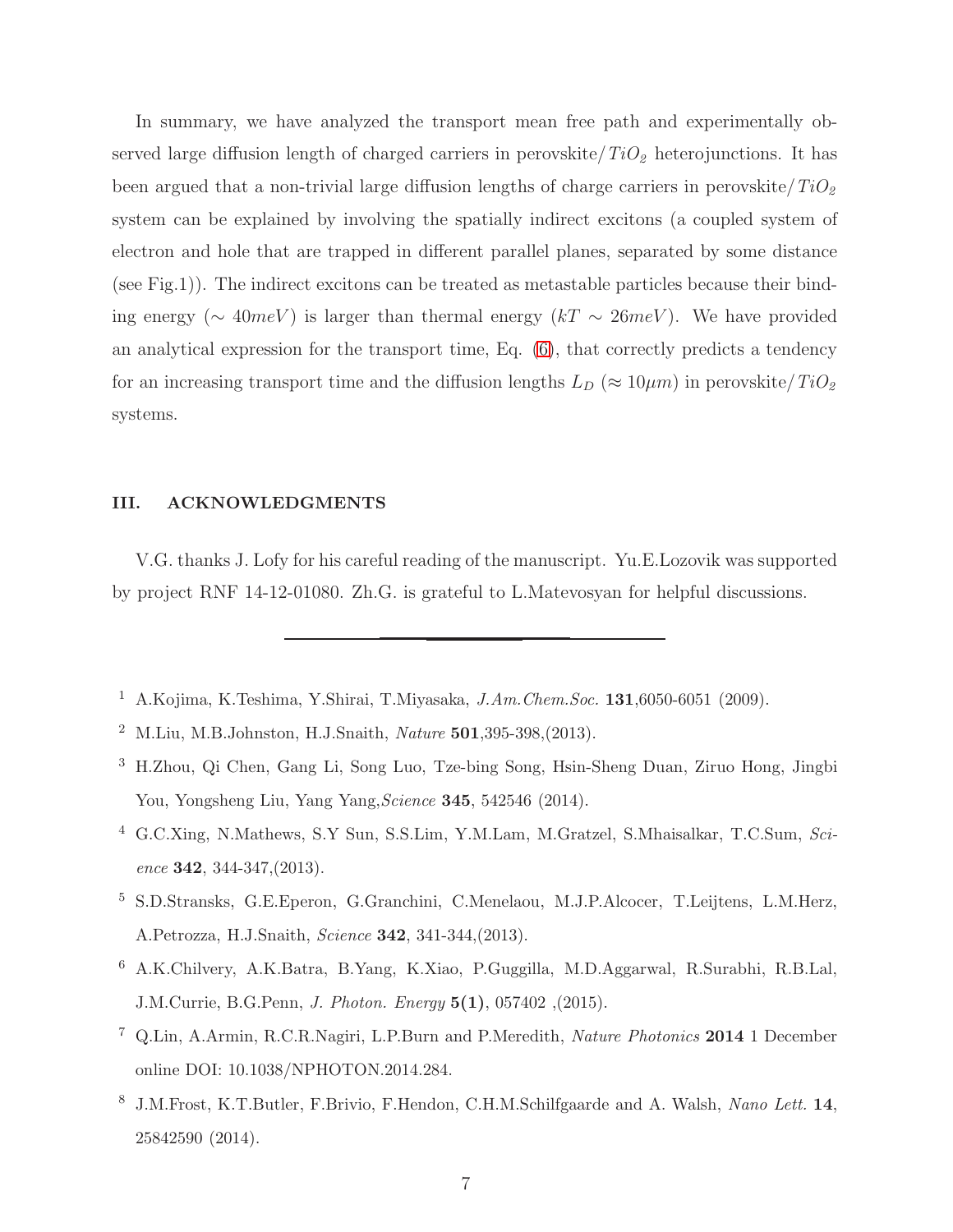- <span id="page-7-0"></span><sup>9</sup> Yu.E.Lozovik and V.I.Yudson, Zh. Eksp. Teor. Fiz. **71**, 738-753, (1976).
- <span id="page-7-1"></span><sup>10</sup> Massimo Rontani and L. J. Sham, Coherent exciton transport in semiconductors[,arXiv:1301.1726v](http://arxiv.org/abs/1301.1726)2 [cond-mat.mes-hall], (2015).
- <span id="page-7-2"></span><sup>11</sup> M.M.Fogler, L.V. Butov, K.S. Novoselov, *Nature Communications* 5 Article number: 4555 doi:10.1038/ncomms5555 (2014).
- <span id="page-7-3"></span><sup>12</sup> Yu.E.Lozovik, A.M. Ruvinsky, *Physics Letters A* 227, 271-284, (1997).
- <span id="page-7-4"></span><sup>13</sup> Seigo Ito, Soichiro Tanaka, Kyohei and Hitoshi Nishino, *J.Phys.Chem* 118,16995-17000, (2014).
- <span id="page-7-5"></span><sup>14</sup> J.L.Miller, *Physics Today*  $67(5)$ , 13 (2014).
- <span id="page-7-6"></span> $15$  W.Yin, T.Shi, Y.Yan, Appl. Phys. Lett. **104**, 063903 (2014).
- <span id="page-7-7"></span><sup>16</sup> T. Wang, J.He, J. Zhou, J. Tang, Y. Guo, X. Ding, S. Wu, J. Zhao, *Journal of Solid State Chemistry*, 183,27972804,(2010).
- <span id="page-7-8"></span><sup>17</sup> P.V.V.Jayaweera, A.G.U.Perera, K.Tennakone, *Inorganica Chimica Acta* 361, 707-711, (2008); R.Summitt, N.F.Borrelli, J. Phys. Chem. Solids 26,921, (1965); C.Kormann, D.W.Bahnemann, M.R.Hoffmann, J. Phys. Chem. 92,5196,(1988).
- <span id="page-7-9"></span><sup>18</sup> Zh.S.Gevorkyan and Yu.E.Lozovik,  $Sov. Phys. Solid State$  **27**,1079.(1985).
- <span id="page-7-10"></span><sup>19</sup> O.L.Berman, Yu.E.Lozovik, D.W.Snoke and R.D.Coalson, *Phys.Rev.B*  $70.235310,(2004)$ .
- <span id="page-7-11"></span> $20$  E.Akkermans and G. Montambaux, Mesoscopic Physics of Electrons and Photons,CAMBRIDGE UNIVERSITY PRESS (2007).
- <span id="page-7-12"></span><sup>21</sup> S.Sun, T.Salim, N.Mathews, M. Duchamp, C.Boothroyd, G.Xing, T.C.Sum, and Y.M.Lam, Energy Environ. Sci., 7,399.(2014).
- <span id="page-7-13"></span><sup>22</sup> F.Deschler, M.Price, S.Pathak, L.E. Klintberg, D.D. Jarausch, R.Higler,S. Huttner,T.Leijtens, S.D.Stranks, H.J. Snaith, M. Atature, R.T.Phillips, and R.H.Friend,The Journal of Phys.Chem.Letters,5,1421-1426,(2014).
- <span id="page-7-14"></span><sup>23</sup> D.Shi, V. Adinolfi, R. Comin, M. Yuan, E. Alarousu, A.Buin, Y.Chen,S.Hoogland,A.Rothenberger,K.Katsiev, Y.Losovyj,X.Zhang, P.A.Dowben, O.F.Mohammed, E.H.Sargent,O.M.Bakr,Science, 347,519-522,(2015).
- <span id="page-7-15"></span><sup>24</sup> Q.Dong, Y.Fang, Y.Shao, P.Mulligan, J.Qiu, L.Cao, and J.Huang, *Science* **347**, 967-970 (2015).
- <span id="page-7-16"></span><sup>25</sup> C.Wehrenfennig,E.Giles, G.E. Eperon, M.B.Johnston, H.J. Snaith, and L.M.Herz, Adv. Mater. 26, 15841589,(2014).
- <span id="page-7-17"></span><sup>26</sup> S.N.Rashkeev, F. El-Mellouhi, S.Kais and F.H.Alharbi, Scientific Reports 5: 11467, Doi 10.1038/srep 11467, (2015) .